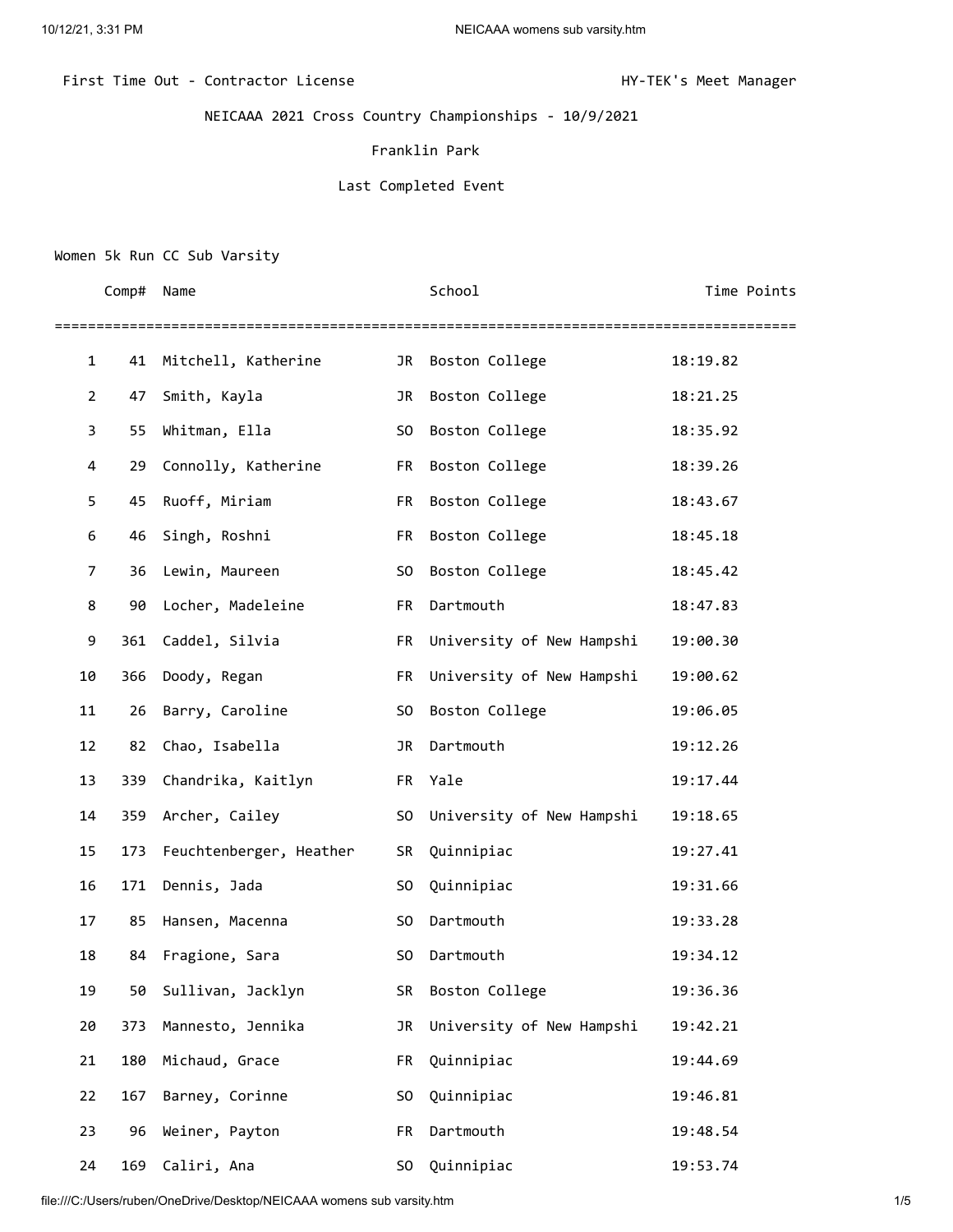## 10/12/21, 3:31 PM **NEICAAA** womens sub varsity.htm

| 25 | 370 | Madden, Anna       | FR             | University of New Hampshi | 19:58.45 |
|----|-----|--------------------|----------------|---------------------------|----------|
| 26 | 189 | Dimuccio, Sophia   | FR             | Rhode Island              | 19:58.98 |
| 27 | 184 | Veverka, Clare     | JR             | Quinnipiac                | 19:59.56 |
| 28 | 340 | Chitty, Tia        | <b>FR</b>      | Yale                      | 19:59.63 |
| 29 | 64  | Moini, Emily       | JR             | Brown                     | 20:00.65 |
| 30 | 93  | Robitaille, Julia  | S <sub>0</sub> | Dartmouth                 | 20:00.83 |
| 31 | 368 | Langstaff, Hannah  | FR             | University of New Hampshi | 20:01.33 |
| 32 | 65  | Montoya, Maxine    | FR             | Brown                     | 20:03.52 |
| 33 | 380 | Veronneau, Alicia  | FR             | University of New Hampshi | 20:09.82 |
| 34 | 287 | Bidgood, Kate      | S <sub>0</sub> | Tufts                     | 20:10.31 |
| 35 | 182 | Phillips, Cassidy  | JR             | Quinnipiac                | 20:10.31 |
| 36 | 179 | Mercier, Asia      | S <sub>0</sub> | Quinnipiac                | 20:12.78 |
| 37 | 343 | Horgen, Emily      | FR             | Yale                      | 20:14.14 |
| 38 | 276 | Johnston, Erin     | S <sub>0</sub> | Stonehill                 | 20:14.23 |
| 39 | 142 | Brisson, Hannah    | JR             | Merrimack                 | 20:14.54 |
| 40 | 302 | Neilon, Hannah     | FR             | Tufts                     | 20:15.75 |
| 41 | 168 | Bradley, Kathaleen | SR             | Quinnipiac                | 20:17.25 |
| 42 | 59  | Freedman, Hailey   | S <sub>0</sub> | Brown                     | 20:17.66 |
| 43 | 181 | Pestle, Mia        | SR             | Quinnipiac                | 20:19.10 |
| 44 | 195 | Peschko, Jackie    | S <sub>0</sub> | Rhode Island              | 20:20.12 |
| 45 | 333 | Mac, Vivian        | FR             | Umass Lowell              | 20:20.51 |
| 46 | 200 | Turgeon, Lindsay   | FR             | Rhode Island              | 20:20.70 |
| 47 | 111 | Doherty, Maura     | S0             | Holy Cross                | 20:20.96 |
| 48 | 306 | Rinko, Carly       | FR             | Tufts                     | 20:22.68 |
| 49 | 379 | Sullivan, Violet   | S <sub>0</sub> | University of New Hampshi | 20:22.87 |
| 50 | 290 | Cozza, Arianna     | FR             | Tufts                     | 20:23.99 |
| 51 | 378 | Ronan, Claire      | FR             | University of New Hampshi | 20:26.08 |
| 52 | 192 | Hurley, Erin       | FR             | Rhode Island              | 20:26.95 |
| 53 | 265 | O'Leary, Holly     | SR             | St. Anselm                | 20:29.36 |
| 54 | 222 | Kelly, Brigit      | <b>SR</b>      | Sacred Heart              | 20:31.61 |
| 55 | 240 | Bradbury, Hannah   | FR             | Snhu                      | 20:33.05 |
| 56 | 155 | Peckham, Elizabeth | SR.            | Merrimack                 | 20:34.33 |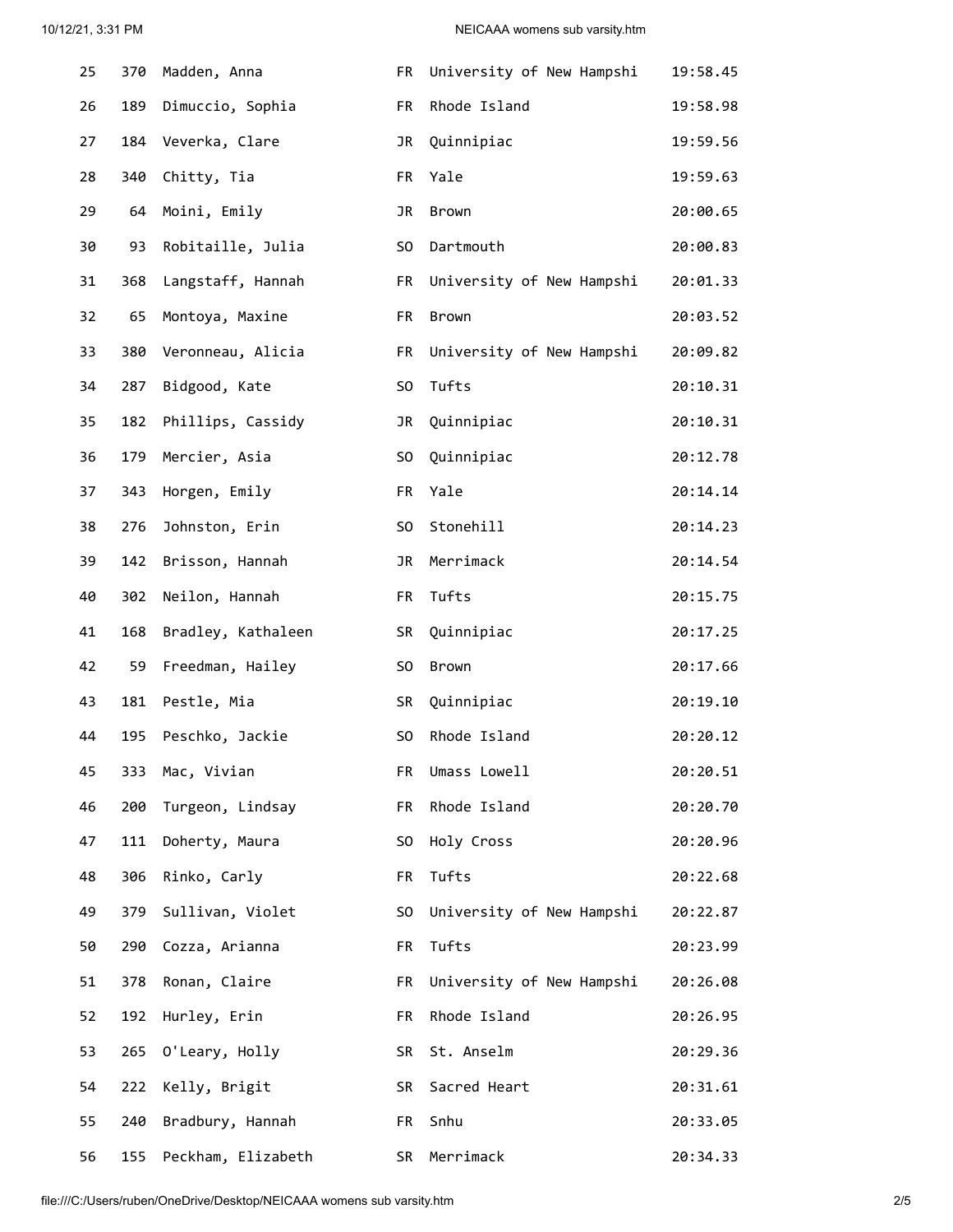| 10/12/21, 3:31 PM |     |                      |                | NEICAAA womens sub varsity.htm |          |
|-------------------|-----|----------------------|----------------|--------------------------------|----------|
| 57                | 326 | Young, Jaden         | FR             | Umass Amherst                  | 20:40.34 |
| 58                | 383 | York, Emma           | FR             | University of New Hampshi      | 20:40.55 |
| 59                | 70  | Cohen, Kayla         | S <sub>0</sub> | Central Connecticut            | 20:40.92 |
| 60                | 277 | Kennedy, Isabella    | JR             | Stonehill                      | 20:43.37 |
| 61                | 271 | Callahan, Jillian    | S <sub>0</sub> | Stonehill                      | 20:44.60 |
| 62                | 311 | Smith, Emma          | FR             | Tufts                          | 20:48.67 |
| 63                | 109 | Cass, Katherine      | SR             | Holy Cross                     | 20:49.09 |
| 64                | 245 | Hanock, Sabrina      | FR             | Snhu                           | 20:51.91 |
| 65                | 178 | Leal, Samantha       | SR             | Quinnipiac                     | 20:56.68 |
| 66                | 367 | Hoppler, Madison     | FR             | University of New Hampshi      | 20:57.07 |
| 67                | 385 | Burns, Caroline      | FR             | Fairfield University           | 21:00.28 |
| 68                | 397 | Villalba, Alex       | SR             | Fairfield University           | 21:01.11 |
| 69                | 226 | Monarca, Ariana      | FR             | Sacred Heart                   | 21:03.67 |
| 70                | 117 | Hughes, Abigail      | FR             | Holy Cross                     | 21:03.78 |
| 71                | 309 | Sandlow, Sarah       | S <sub>0</sub> | Tufts                          | 21:04.11 |
| 72                | 301 | Mittaz, Stephanie    | S <sub>0</sub> | Tufts                          | 21:05.36 |
| 73                | 152 | Magill, Lauren       | <b>SR</b>      | Merrimack                      | 21:06.41 |
| 74                | 256 | Grzybinski, Courtney | S <sub>0</sub> | St. Anselm                     | 21:08.34 |
| 75                | 175 | Gunsalus, Christina  | FR             | Quinnipiac                     | 21:09.64 |
| 76                | 73  | Klopfer, Alexandria  | FR             | Central Connecticut            | 21:09.83 |
| 77                | 144 | Cote, Madison        | S <sub>0</sub> | Merrimack                      | 21:10.14 |
| 78                | 268 | Seibold, Catherine   | S0             | St. Anselm                     | 21:11.42 |
| 79                | 227 | O'Donnell, Meghan    | FR             | Sacred Heart                   | 21:11.89 |
| 80                | 53  | Thieke, Shannon      | FR             | Boston College                 | 21:12.76 |
| 81                | 254 | Duane, Ellen         | SR             | St. Anselm                     | 21:15.55 |
| 82                | 296 | Kitz, Rose           | FR             | Tufts                          | 21:17.88 |
| 83                | 12  | Czarnecki, Madison   | FR             | Assumption                     | 21:17.94 |
| 84                | 365 | Dean, Victoria       | JR             | University of New Hampshi      | 21:18.35 |
| 85                | 252 | Callinan, Caitlyn    | SR             | St. Anselm                     | 21:19.28 |
| 86                | 100 | Corcoran, Clodagh    | SO             | Hartford                       | 21:19.66 |
| 87                | 389 | Drohen, Rebecca      | JR             | Fairfield University           | 21:20.14 |
| 88                | 140 | Beland, Sophia       | S <sub>0</sub> | Merrimack                      | 21:23.15 |
| 89                | 97  | Winham, Veronica     | JR             | Dartmouth                      | 21:23.56 |

file:///C:/Users/ruben/OneDrive/Desktop/NEICAAA womens sub varsity.htm 3/5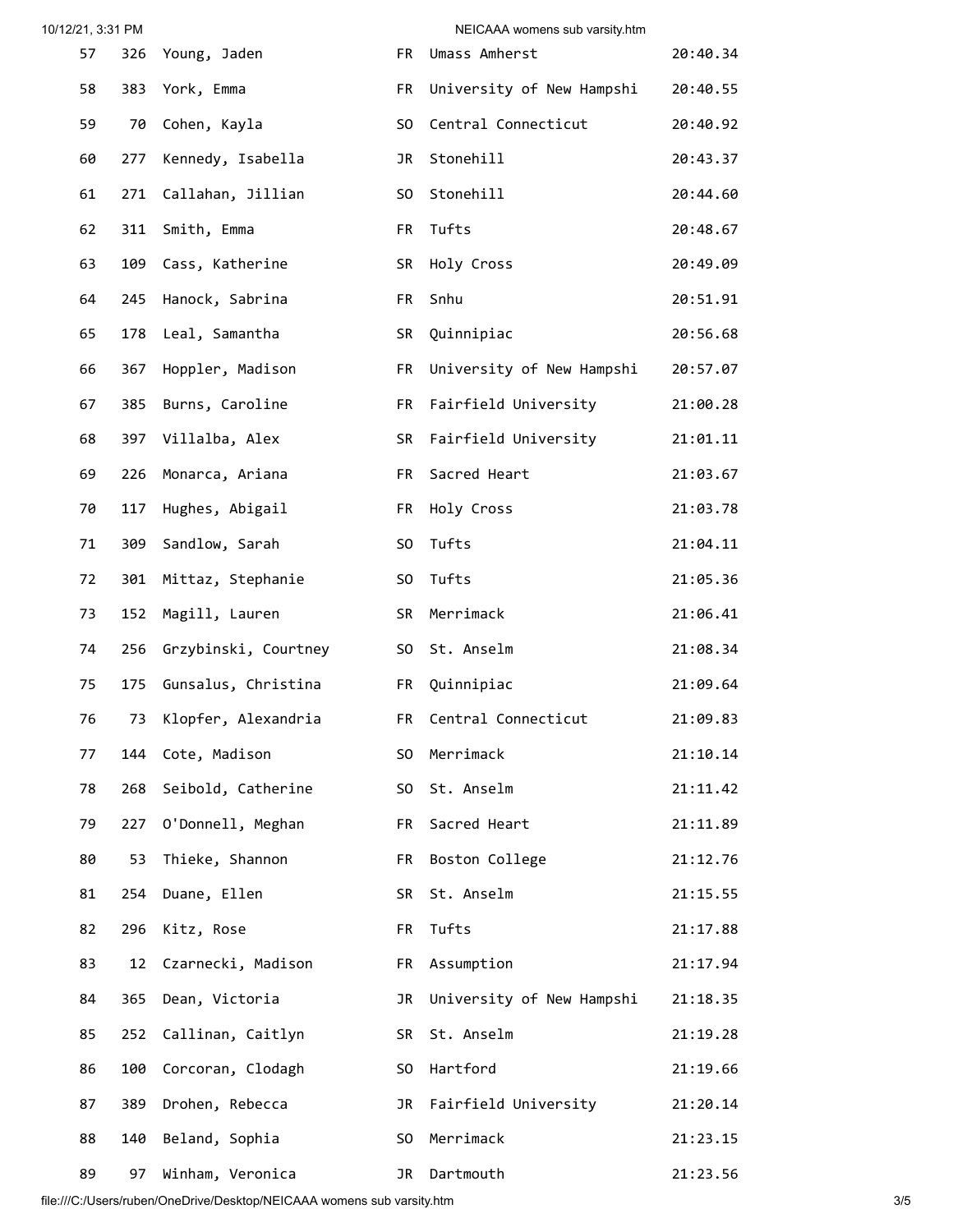| 90  | 274 | Gallagher, Margaret    | FR             | Stonehill           | 21:23.88 |
|-----|-----|------------------------|----------------|---------------------|----------|
| 91  | 121 | Wyatt-Luth, Martha     | FR             | Holy Cross          | 21:25.72 |
| 92  | 294 | Huh, Madeline          | FR             | Tufts               | 21:26.90 |
| 93  | 288 | Bureau, Caroline       | FR.            | Tufts               | 21:28.79 |
| 94  | 72  | Hudson, Hazel          | FR             | Central Connecticut | 21:29.09 |
| 95  | 211 | Delaney, Kathleen      | S <sub>0</sub> | Sacred Heart        | 21:29.52 |
| 96  | 289 | Clark, Lia             | S0             | Tufts               | 21:32.77 |
| 97  | 31  | Fleming, Caroline      | FR             | Boston College      | 21:34.44 |
| 98  | 329 | Rudolph, Leah          |                | Umass Lowell        | 21:35.29 |
| 99  | 108 | Smith, Madison         | FR             | Hartford            | 21:36.65 |
| 100 | 270 | Brown, Bailee          | FR             | Stonehill           | 21:38.23 |
| 101 | 312 | Tabbachino, Geri       | FR             | Tufts               | 21:39.71 |
| 102 | 307 | Roberts, Kendall       | S <sub>0</sub> | Tufts               | 21:40.96 |
| 103 | 18  | Letizio, Elizabeth     | S <sub>0</sub> | Assumption          | 21:41.08 |
| 104 | 216 | Fontaine, Jessica      | S0             | Sacred Heart        | 21:41.08 |
| 105 | 300 | McGrath, Rory          | FR             | Tufts               | 21:43.67 |
| 106 | 263 | O'Connell, Lauren      | S <sub>0</sub> | St. Anselm          | 21:47.05 |
| 107 | 293 | Gillespie, Ella        | FR             | Tufts               | 21:48.63 |
| 108 | 123 | Chase, Rachel          | SO             | Maine               | 21:51.11 |
| 109 | 284 | Surrette, Caroline     | FR.            | Stonehill           | 21:51.59 |
| 110 | 135 | Vincent, Lily          | FR             | Maine               | 21:52.20 |
| 111 | 219 | Hewitt, Iseabailla     | FR             | Sacred Heart        | 21:56.32 |
| 112 | 223 | Lage, Jacqueline       | FR             | Sacred Heart        | 21:57.02 |
| 113 | 235 | Shipos, Tara           | FR.            | Sacred Heart        | 21:58.10 |
| 114 | 23  | Ushchak, Emma          | JR             | Assumption          | 21:58.86 |
| 115 | 210 | Dadic, Tinamarie       | S <sub>0</sub> | Sacred Heart        | 22:06.09 |
| 116 | 9   | Brown, Sarah           | FR             | Assumption          | 22:13.03 |
| 117 | 183 | Shellard, Madeleine    | SR             | Quinnipiac          | 22:15.02 |
| 118 | 20  | Noecker, Stella        | JR             | Assumption          | 22:15.23 |
| 119 | 313 | Walter, Alex           | JR             | Tufts               | 22:16.71 |
| 120 | 145 | Darfler-Sweeney, Molly | SR             | Merrimack           | 22:19.74 |
| 121 | 232 | Rogan, Mollie          | S <sub>0</sub> | Sacred Heart        | 22:22.34 |